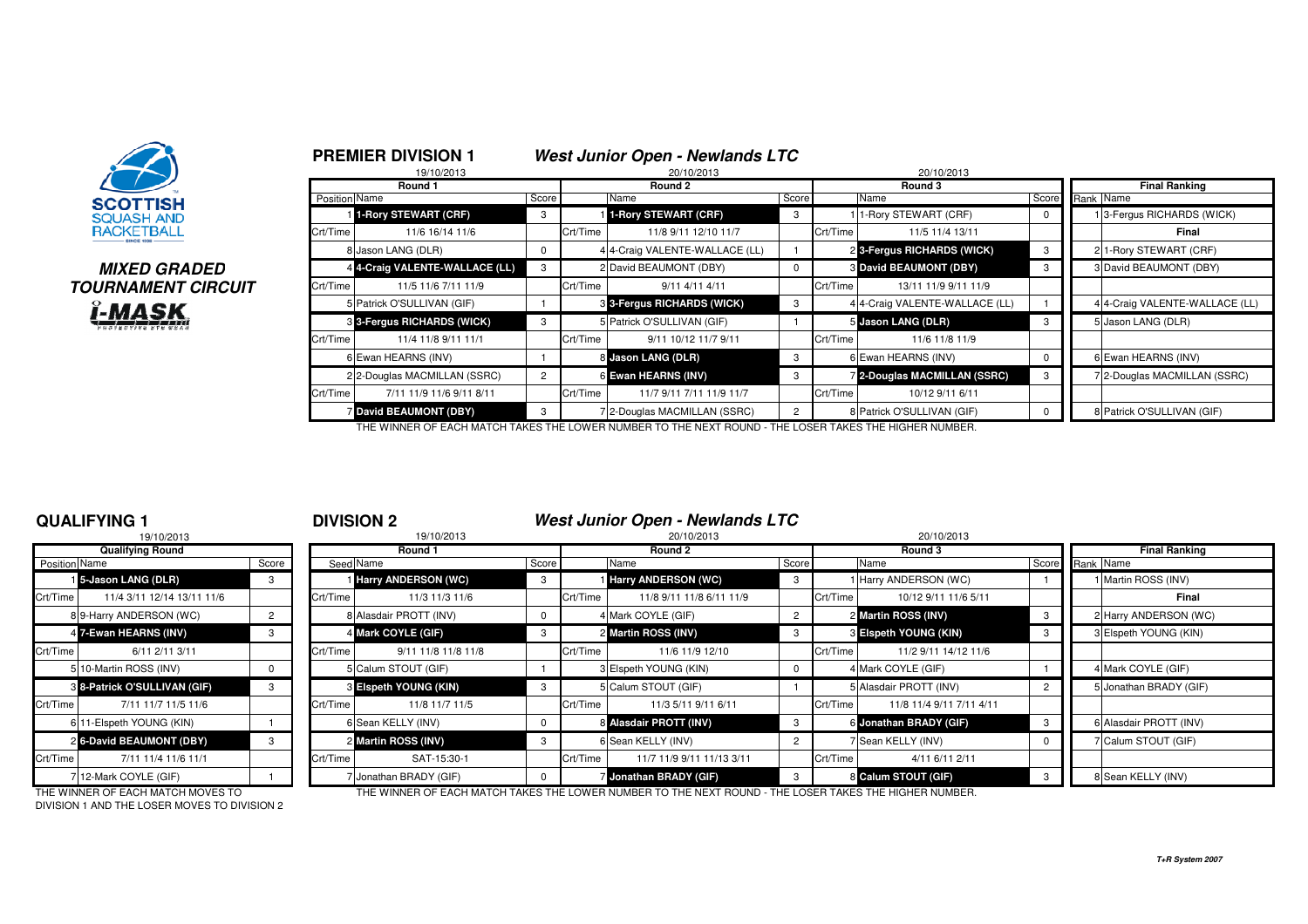## **QUALIFYING 2**

# **2 DIVISION 3 West Junior Open - Newlands LTC**<br>
<sup>19/10/2013</sup> <sup>20/10/2013</sup> <sup>20/10/2013</sup> <sup>20/10/2013</sup>

|               | 19/10/2013                  |       |          |
|---------------|-----------------------------|-------|----------|
|               | <b>Qualifying Round</b>     |       |          |
| Position Name |                             | Score | Seed     |
|               | 13-Pietro GAGLIARDINI (ESC) | 2     |          |
| Crt/Time      | 8/11 11/9 11/2 11/13 12/10  |       | Crt/Time |
|               | 8 17-Alasdair PROTT (INV)   | 3     | 8        |
|               | 4 15-Sean KELLY (INV)       | 3     | 4        |
| Crt/Time      | 2/11 11/4 11/4 8/11 13/11   |       | Crt/Time |
|               | 5 18-Carrie HALLAM (ESC)    | 2     | 5        |
| $\mathbf{3}$  | 16-Calum STOUT (GIF)        | 3     | 3        |
| Crt/Time      | 11/8 11/4 11/9              |       | Crt/Time |
|               | 6 19-Jordan GEDDES (INV)    | 0     | 6        |
|               | 2 14-Ross HENDERSON (INV)   |       | 2        |
| Crt/Time      | 3/11 4/11 11/9 6/11         |       | Crt/Time |
|               | 20-Jonathan BRADY (GIF)     | 3     | 7        |

| <b>Qualifying Round</b> |                              |       | Round 1  |                               |       |          | Round 2                    |       |          | Round 3                        |    | <b>Final Ranking</b>       |  |
|-------------------------|------------------------------|-------|----------|-------------------------------|-------|----------|----------------------------|-------|----------|--------------------------------|----|----------------------------|--|
| Position Name           |                              | Score |          | Seed Name                     | Score |          | Name                       | Score |          | Name                           |    | Score Rank Name            |  |
|                         | 113-Pietro GAGLIARDINI (ESC) |       |          | Pietro GAGLIARDINI (ESC)      | -3    |          | 1 Pietro GAGLIARDINI (ESC) | 3     |          | 1 Pietro GAGLIARDINI (ESC)     |    | 1 Ross HENDERSON (INV)     |  |
| Crt/Time                | 8/11 11/9 11/2 11/13 12/10   |       | Crt/Time | 13/11 12/14 11/8 6/11 11/8    |       | Crt/Time | 11/9 11/2 11/7             |       | Crt/Time | 11/8 13/11 5/11 3/11           |    | Final                      |  |
|                         | 8 17-Alasdair PROTT (INV)    |       |          | 8 Chris MURPHY (GIF)          |       |          | 4 Jordan GEDDES (INV)      |       |          | 2 Ross HENDERSON (INV)         | 3  | 2 Pietro GAGLIARDINI (ESC) |  |
|                         | 4 15-Sean KELLY (INV)        |       |          | 4 Jordan GEDDES (INV)         |       |          | 2 Ross HENDERSON (INV)     | -3    |          | <b>8 Carrie HALLAM (ESC)</b>   | -3 | 3 Carrie HALLAM (ESC)      |  |
| Crt/Time                | 2/11 11/4 11/4 8/11 13/11    |       | Crt/Time | 15/13 11/3 11/5               |       | Crt/Time | 11/6 11/7 11/7             |       | Crt/Time | 11/4 11/5 11/9                 |    |                            |  |
|                         | 5 18-Carrie HALLAM (ESC)     |       |          | 5 Jack ORR (CRF)              |       |          | 3 Carrie HALLAM (ESC)      |       |          | 4 Jordan GEDDES (INV)          |    | 4 Jordan GEDDES (INV)      |  |
|                         | 8 16-Calum STOUT (GIF)       |       |          | <b>8 Carrie HALLAM (ESC)</b>  |       |          | 5 Jack ORR (CRF)           |       |          | 5 Chris MURPHY (GIF)           |    | 5 Chris MURPHY (GIF)       |  |
| Crt/Time                | 11/8 11/4 11/9               |       | Crt/Time | 5/11 11/7 11/4 8/11 12/10     |       | Crt/Time | 6/11 11/8 7/11 6/11        |       | Crt/Time | 11/4 11/9 11/5                 |    |                            |  |
|                         | 6 19-Jordan GEDDES (INV)     |       |          | 6 Jack SMILLIE (SGF)          |       |          | 8 Chris MURPHY (GIF)       | - 3   |          | 6 Jack SMILLIE (SGF)           |    | 6 Jack SMILLIE (SGF)       |  |
|                         | 2 14-Ross HENDERSON (INV)    |       |          | <b>2 Ross HENDERSON (INV)</b> |       |          | 6 Jack SMILLIE (SGF)       |       |          | <b>Daniel O'SULLIVAN (GIF)</b> |    | 7 Daniel O'SULLIVAN (GIF)  |  |
| Crt/Time                | 3/11 4/11 11/9 6/11          |       | Crt/Time | 11/3 11/3 11/8                |       | Crt/Time | 11/2 11/5 11/6             |       | Crt/Time | 11/8 11/3 6/11 4/11 11/7       |    |                            |  |
|                         | 20-Jonathan BRADY (GIF)      |       |          | 7 Daniel O'SULLIVAN (GIF)     |       |          | 7 Daniel O'SULLIVAN (GIF)  |       |          | 8 Jack ORR (CRF)               |    | 8 Jack ORR (CRF)           |  |

ĭ-MAS

DIVISION 2 AND THE LOSER MOVES TO DIVISION 3



## THE WINNER OF EACH MATCH MOVES TO THE WINNER OF EACH MATCH TAKES THE LOWER NUMBER TO THE NEXT ROUND - THE LOSER TAKES THE HIGHER NUMBER.

|               | <b>QUALIFYING 3</b>               | <b>DIVISION 4</b> |          |                                   | <b>West Junior Open - Newlands LTC</b> |          |                                                                                                        |       |          |                               |                |                              |
|---------------|-----------------------------------|-------------------|----------|-----------------------------------|----------------------------------------|----------|--------------------------------------------------------------------------------------------------------|-------|----------|-------------------------------|----------------|------------------------------|
|               | 19/10/2013                        |                   |          | 19/10/2013                        |                                        |          | 20/10/2013                                                                                             |       |          | 20/10/2013                    |                |                              |
|               | <b>Qualifying Round</b>           |                   |          | Round 1                           |                                        |          | Round 2                                                                                                |       |          | Round 3                       |                | <b>Final Ranking</b>         |
| Position Name |                                   | Score             |          | Seed Name                         | Score                                  |          | Name                                                                                                   | Score |          | Name                          | Score          | Rank Name                    |
|               | 121-Chris MURPHY (GIF)            | 3                 |          | <b>I Richard RACZKOWSKI (ESC)</b> | 3                                      |          | 1 Richard RACZKOWSKI (ESC)                                                                             |       |          | 1 Keir MACKENZIE (DUN)        |                | 1 Ross MOWAT (THU)           |
| Crt/Time      | 11/8 11/5 7/11 11/8               |                   | Crt/Time | 11/9 11/7 16/14                   |                                        | Crt/Time | 12/10 9/11 9/11 6/11                                                                                   |       | Crt/Time | 4/11 7/11 3/11                |                | Final                        |
|               | 8 25-Tino MACKAY-PALACIOS (KIN)   |                   |          | 8 Andrew BOYD (GRN)               | 0                                      |          | 4 Keir MACKENZIE (DUN)                                                                                 | 3     |          | <b>2 Ross MOWAT (THU)</b>     | 3              | 2 Keir MACKENZIE (DUN)       |
|               | 4 23-Jack SMILLIE (SGF)           |                   |          | 4 Fergus ANDREW (NEW)             | $\overline{2}$                         |          | 2 James DOUGAN (DUN)                                                                                   |       |          | 3 James DOUGAN (DUN)          | 3              | 3 James DOUGAN (DUN)         |
| Crt/Time      | 11/9 11/9 11/6                    |                   | Crt/Time | 9/11 9/11 11/5 11/5 11/5          |                                        | Crt/Time | 11/9 6/11 5/11 7/11                                                                                    |       | Crt/Time | w/o                           |                |                              |
|               | 5 26-Ross MOWAT (THU)             | 0                 |          | 5 Keir MACKENZIE (DUN)            | 3                                      |          | <b>3 Ross MOWAT (THU)</b>                                                                              | 3     |          | 4 Richard RACZKOWSKI (ESC)    |                | 4 Richard RACZKOWSKI (ESC)   |
|               | 3 24-Jack ORR (CRF)               | 3                 |          | <b>3 Ross MOWAT (THU)</b>         | 3                                      |          | 5 Fergus ANDREW (NEW)                                                                                  | 3     |          | 5 Fergus ANDREW (NEW)         | $\overline{2}$ | 5 Tino MACKAY-PALACIOS (KIN) |
| Crt/Time      | 11/8 11/1 11/6                    |                   | Crt/Time | 11/7 11/9 11/3                    |                                        | Crt/Time | 11/9 12/10 4/11 11/8                                                                                   |       | Crt/Time | 11/5 11/9 3/11 7/11 8/11      |                |                              |
|               | 6 27-Fergus ANDREW (NEW)          | $\Omega$          |          | 6 Emma FITZSIMMONS (DUN)          | $^{\circ}$                             |          | 8 Andrew BOYD (GRN)                                                                                    |       |          | 6 Tino MACKAY-PALACIOS (KIN)  | 3              | 6 Fergus ANDREW (NEW)        |
|               | 2 22-Richard RACZKOWSKI (ESC)     |                   |          | 2 Tino MACKAY-PALACIOS (KIN)      |                                        |          | 6 Emma FITZSIMMONS (DUN)                                                                               |       |          | <b>Emma FITZSIMMONS (DUN)</b> | 3              | 7 Emma FITZSIMMONS (DUN)     |
| Crt/Time      | 12/10 10/12 2/11 3/11             |                   | Crt/Time | 11/8 11/9 8/11 13/11              |                                        | Crt/Time | 11/5 4/11 11/9 11/4                                                                                    |       | Crt/Time | 11/8 11/2 4/11 4/11 11/9      |                |                              |
|               | 28-Daniel O'SULLIVAN (GIF)        | $\mathcal{B}$     |          | James DOUGAN (DUN)                | -3                                     |          | Tino MACKAY-PALACIOS (KIN)                                                                             | -3    |          | 8 Andrew BOYD (GRN)           | $\overline{2}$ | 8 Andrew BOYD (GRN)          |
|               | THE WINNER OF EACH MATCH MOVES TO |                   |          |                                   |                                        |          | THE WINNER OF EACH MATCH TAKES THE LOWER NUMBER TO THE NEXT ROUND - THE LOSER TAKES THE HIGHER NUMBER. |       |          |                               |                |                              |

DIVISION 3 AND THE LOSER MOVES TO DIVISION 4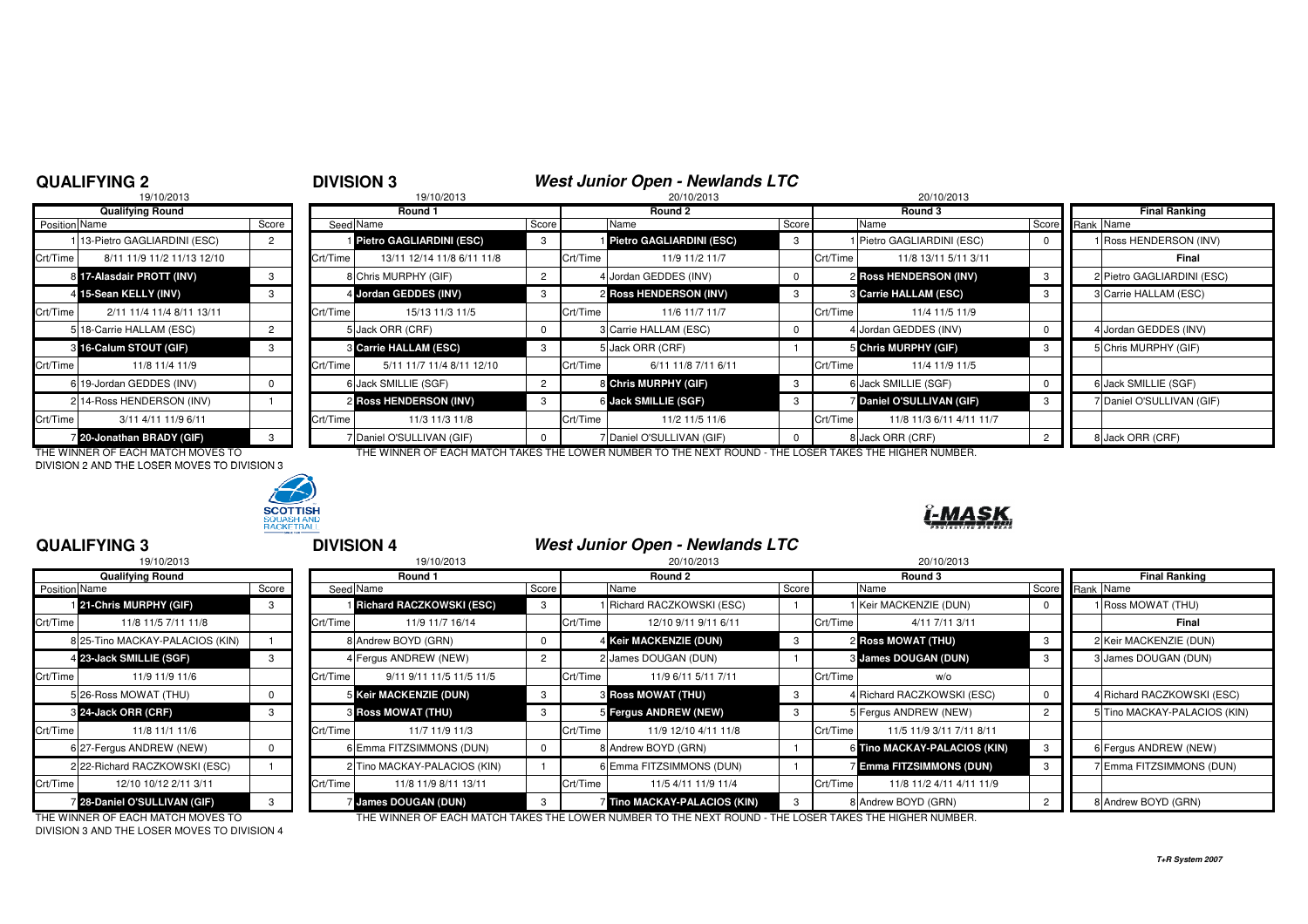## **QUALIFYING 4**

# <sup>4</sup> **DIVISION 5 West Junior Open - Newlands LTC**

|                      | 19/10/2013                       |       |                |
|----------------------|----------------------------------|-------|----------------|
|                      | <b>Qualifying Round</b>          |       |                |
| <b>Position Name</b> |                                  | Score | Seed           |
|                      | 1 29-Fraser MCCANN (NEW)         |       |                |
| Crt/Time             | 8/11 11/8 4/11 3/11              |       | Crt/Time       |
|                      | 8 33-Andrew BOYD (GRN)           | 3     | 8              |
|                      | 4 31-Emma FITZSIMMONS (DUN)      | 3     | 4              |
| Crt/Time             | 11/2 11/5 11/5                   |       | Crt/Time       |
|                      | 534-Kirsten ATKINSON ()          | 0     | 5              |
|                      | <b>8 32-Keir MACKENZIE (DUN)</b> | 3     | 3              |
| Crt/Time             | 17/15 11/5 10/12 11/3            |       | Crt/Time       |
|                      | 6135-Christopher MARTIN (CRF)    |       | 6              |
|                      | 2 30-James DOUGAN (DUN)          | 3     | $\overline{2}$ |
| Crt/Time             | 11/7 11/3 11/5                   |       | Crt/Time       |
|                      | 7 36-John MEEHAN (SGF)           | o     | 7              |

|               | 19/10/2013                    |       |          | 19/10/2013<br>20/10/2013          |       |          |                                   | 20/10/2013 |          |                            |       |           |                            |
|---------------|-------------------------------|-------|----------|-----------------------------------|-------|----------|-----------------------------------|------------|----------|----------------------------|-------|-----------|----------------------------|
|               | <b>Qualifying Round</b>       |       |          | Round 1                           |       |          | Round 2                           |            |          | Round 3                    |       |           | <b>Final Ranking</b>       |
| Position Name |                               | Score |          | Seed Name                         | Score |          | Name                              | Score      |          | Name                       | Score | Rank Name |                            |
|               | 129-Fraser MCCANN (NEW)       |       |          | Fraser MCCANN (NEW)               | 0     |          | Catherine HOLLAND (DBY)           |            |          | 1 John MEEHAN (SGF)        |       |           | 1 Christopher MARTIN (CRF) |
| Crt/Time      | 8/11 11/8 4/11 3/11           |       | Crt/Time | w/o                               |       | Crt/Time | 10/12 5/11 9/11                   |            | Crt/Time | 5/11 12/10 11/7 4/11       |       |           | Final                      |
|               | 8 33-Andrew BOYD (GRN)        |       |          | 8 Catherine HOLLAND (DBY)         | -3    |          | 4 John MEEHAN (SGF)               |            |          | 2 Christopher MARTIN (CRF) |       |           | 2 John MEEHAN (SGF)        |
|               | 4 31-Emma FITZSIMMONS (DUN)   |       |          | 4 John MEEHAN (SGF)               | -3    |          | 2 Georgia ADDERLEY (ESC)          |            |          | 3 Georgia ADDERLEY (ESC)   |       |           | 3 Catherine HOLLAND (DBY)  |
| Crt/Time      | 11/2 11/5 11/5                |       | Crt/Time | 11/7 11/8 11/8                    |       | Crt/Time | 4/11 8/11 8/11                    |            | Crt/Time | 13/11 7/11 11/4 7/11 11/9  |       |           |                            |
|               | 534-Kirsten ATKINSON ()       |       |          | 5 Adam GIBSON (DUN)               |       |          | <b>6 Christopher MARTIN (CRF)</b> |            |          | 4 Catherine HOLLAND (DBY)  |       |           | 4 Georgia ADDERLEY (ESC)   |
|               | 3 32-Keir MACKENZIE (DUN)     |       |          | <b>3 Christopher MARTIN (CRF)</b> |       |          | 5 Adam GIBSON (DUN)               |            |          | 5 Adam GIBSON (DUN)        |       |           | 5 Kyle REID (THU)          |
| Crt/Time      | 17/15 11/5 10/12 11/3         |       | Crt/Time | 11/13 11/8 11/6 11/6              |       | Crt/Time | w/o                               |            | Crt/Time | 8/11 9/11 3/11             |       |           |                            |
|               | 6 35-Christopher MARTIN (CRF) |       |          | 6 Kyle REID (THU)                 |       |          | 8 Fraser MCCANN (NEW)             |            |          | 6 Kyle REID (THU)          | - 3   |           | 6 Adam GIBSON (DUN)        |
|               | 2 30-James DOUGAN (DUN)       |       |          | 2 Kirsten ATKINSON ()             | 2     |          | 6 Kyle REID (THU)                 |            |          | 7 Kirsten ATKINSON ()      |       |           | 7 Kirsten ATKINSON ()      |
| Crt/Time      | 11/7 11/3 11/5                |       | Crt/Time | 9/11 5/11 11/4 11/6 7/11          |       | Crt/Time | 12/10 10/12 11/7 11/8             |            | Crt/Time |                            |       |           |                            |
|               | 736-John MEEHAN (SGF)         |       |          | Georgia ADDERLEY (ESC)            | -3    |          | 7 Kirsten ATKINSON ()             |            |          | 8 Fraser MCCANN (NEW)      |       |           | 8 Fraser MCCANN (NEW)      |

-MASK

DIVISION 4 AND THE LOSER MOVES TO DIVISION 5



## THE WINNER OF EACH MATCH MOVES TO THE WINNER OF EACH MATCH TAKES THE LOWER NUMBER TO THE NEXT ROUND - THE LOSER TAKES THE HIGHER NUMBER.

### **QUALIFYING 5** <sup>5</sup> **DIVISION 6 West Junior Open - Newlands LTC**19/10/20133 20/10/2013 20/10/2013 20:00 19/10/2013 20:00 20:00 20:00 20:00 20:00 20:00 20:00 20:00 20:00 20:00 20:00 20:0 **Qualifying Round Round 1 Round 2 Round 3 Final Ranking Position** Name n|Name Score Seed Name Score IScore IScore ISCOVE ISCORE Rank Name 1 37-Catherine HOLLAND (DBY) **37-Catherine HOLLAND (DBY)** <sup>3</sup> <sup>1</sup> **Maddie ORR (CRF)** <sup>3</sup> <sup>1</sup> **Maddie ORR (CRF)** <sup>3</sup> <sup>1</sup> **Maddie ORR (CRF)** <sup>3</sup> <sup>1</sup> Maddie ORR (CRF) Crt/Time 8/11 1/9 11/9 12/10 Crt/Time 11/8 11/6 11/5 Crt/Time 11/9 11/4 8/11 3/11 118 Crt/Time 8/11 11/8 8/11 11/6 11/7**Final** 8|41-Maddie ORR (CRF) | 1 | | 8|Jack CHAMBERS (SGF) | 0 | 4|Orla YOUNG (NEW) | 2 | 2|Heather BOWIE (DUMI) | 2 | 2|Heather BOWIE (DLE) 4 39-Kyle REID (THU) **4 89-Kyle REID (THU)** 3 4 Robbie HARPER (DUN) 1 2 Catherine BOYD (GRN) 1 3 Catherine BOYD (GRN) 2 3 Orla YOUNG (NEW) Crt/Time | 11/8 11/6 11/6 | Crt/Time | 11/9 9/11 9/11 | Crt/Time | 11/9 8/11 6/11 8/11 | Crt/Time | 5/11 9/11 11/8 11/9 11/13 5 42-Catherine BOYD (GRN) 0 5**S** Orla YOUNG (NEW) 3 3 3 3 3 Heather BOWIE (DLE) 3 4 Orla YOUNG (NEW) 3 4 Catherine BOYD (GRN) 3 **40-Adam GIBSON (DUN)** <sup>3</sup> <sup>3</sup> **Heather BOWIE (DLE)** <sup>3</sup> <sup>5</sup> **Robbie HARPER (DUN)** <sup>3</sup> <sup>5</sup> **Robbie HARPER (DUN)** <sup>3</sup> <sup>5</sup> Robbie HARPER (DUN) Crt/Time 11/8 11/6 8/11 8/11 12/14 Crt/Time 8/11 14/12 13/11 11/3 Crt/Time 5/11 5/11 11/9 10/12 Crt/Time 11/6 11/4 11/96|43-Heather BOWIE (DLE) | 2 | | 6|Tabitha GERRY (NEW) | 1 | 8|Jack CHAMBERS (SGF) | 1 | 6|Finlay MARTIN (CRF) | 0 || 6|Finlay MARTIN (CRF) 2 38-Georgia ADDERLEY (ESC) **38-Georgia ADDERLEY (ESC)** <sup>3</sup> <sup>2</sup> **Catherine BOYD (GRN)** <sup>3</sup> <sup>6</sup> Tabitha GERRY (NEW) <sup>1</sup> <sup>7</sup> Tabitha GERRY (NEW) <sup>0</sup> <sup>7</sup> Jack CHAMBERS (SGF) Crt/Time | 11/4 11/3 11/3 | Crt/Time | 12/10 11/7 11/7 11/9 | Crt/Time | 12/10 9/11 9/11 7/11 | Crt/Time | 9/11 8/11 5/11 7 44-Robbie HARPER (DUN)  $\begin{vmatrix} 0 & 1 \end{vmatrix}$  7 Finlay MARTIN (CRF) 1 7 Finlay MARTIN (CRF) **Final Martin Concernsive CHAMBERS (SGF)** 3 8 Tabitha GERRY (NEW) THE WINNER OF EACH MATCH MOVES TO THE WINNER OF EACH MATCH TAKES THE LOWER NUMBER TO THE NEXT ROUND - THE LOSER TAKES THE HIGHER NUMBER.

DIVISION 5 AND THE LOSER MOVES TO DIVISION 6